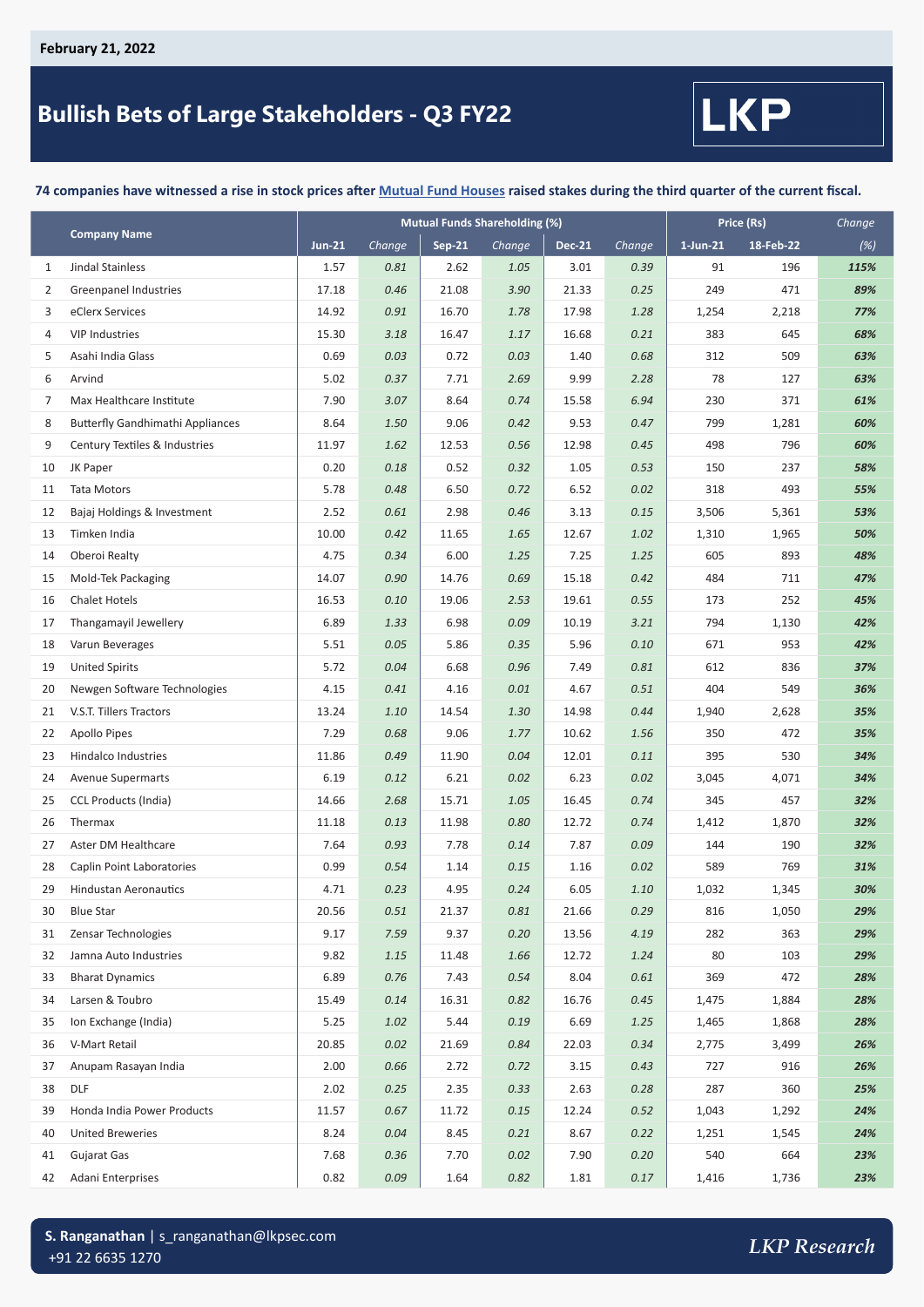# $\sqrt{\mathsf{LKP}}$

#### Bullish Bets of Large Stakeholders - Q3 FY22

|    |                                          |               |        | <b>Mutual Funds Shareholding (%)</b> | Price (Rs) |               | Change |             |           |      |
|----|------------------------------------------|---------------|--------|--------------------------------------|------------|---------------|--------|-------------|-----------|------|
|    | <b>Company Name</b>                      | <b>Jun-21</b> | Change | <b>Sep-21</b>                        | Change     | <b>Dec-21</b> | Change | $1$ -Jun-21 | 18-Feb-22 | (%)  |
| 43 | <b>HCL Technologies</b>                  | 7.24          | 0.45   | 7.84                                 | 0.60       | 8.95          | 1.11   | 951         | 1,164     | 22%  |
| 44 | Bajaj Finance                            | 6.57          | 0.18   | 7.19                                 | 0.62       | 7.43          | 0.24   | 5,785       | 7,032     | 22%  |
| 45 | Procter & Gamble Hygiene and Health Care | 5.75          | 0.19   | 6.08                                 | 0.33       | 6.87          | 0.79   | 12,993      | 15,754    | 21%  |
| 46 | Coforge                                  | 11.48         | 2.16   | 14.42                                | 2.94       | 14.44         | 0.02   | 3,589       | 4,323     | 20%  |
| 47 | <b>Tata Consultancy Services</b>         | 2.96          | 0.11   | 3.11                                 | 0.15       | 3.32          | 0.21   | 3,153       | 3,795     | 20%  |
| 48 | <b>Craftsman Automation</b>              | 7.64          | 3.80   | 8.24                                 | 0.60       | 8.64          | 0.40   | 1,749       | 2,095     | 20%  |
| 49 | Siemens                                  | 1.86          | 0.22   | 2.16                                 | 0.30       | 2.72          | 0.56   | 2,059       | 2,458     | 19%  |
| 50 | SBI Life Insurance Company               | 8.60          | 2.71   | 10.93                                | 2.33       | 11.40         | 0.47   | 966         | 1,151     | 19%  |
| 51 | Power Grid Corporation Of India          | 7.78          | 0.15   | 8.22                                 | 0.44       | 8.25          | 0.03   | 168         | 196       | 16%  |
| 52 | <b>KEC International</b>                 | 21.01         | 0.16   | 21.41                                | 0.40       | 22.19         | 0.78   | 402         | 464       | 15%  |
| 53 | <b>ICICI Bank</b>                        | 26.26         | 0.19   | 27.21                                | 0.95       | 28.20         | 0.99   | 650         | 750       | 15%  |
| 54 | <b>Orient Electric</b>                   | 20.57         | 0.06   | 22.48                                | 1.91       | 23.65         | 1.17   | 301         | 345       | 15%  |
| 55 | CreditAccess Grameen                     | 7.11          | 0.58   | 8.62                                 | 1.51       | 10.01         | 1.39   | 631         | 709       | 12%  |
| 56 | Bajaj Electricals                        | 10.43         | 1.01   | 10.78                                | 0.35       | 11.30         | 0.52   | 1,060       | 1,185     | 12%  |
| 57 | <b>BASF India</b>                        | 2.39          | 0.33   | 2.78                                 | 0.39       | 3.09          | 0.31   | 2,460       | 2,749     | 12%  |
| 58 | <b>Indian Bank</b>                       | 4.18          | 1.61   | 5.58                                 | 1.40       | 6.22          | 0.64   | 136         | 152       | 12%  |
| 59 | Suven Pharmaceuticals                    | 4.47          | 0.17   | 4.94                                 | 0.47       | 5.24          | 0.30   | 504         | 553       | 10%  |
| 60 | PNC Infratech                            | 26.52         | 1.24   | 26.97                                | 0.45       | 27.52         | 0.55   | 251         | 275       | 10%  |
| 61 | Can Fin Homes                            | 14.12         | 0.25   | 19.19                                | 5.07       | 19.63         | 0.44   | 557         | 599       | 8%   |
| 62 | Shriram City Union Finance               | 3.78          | 0.25   | 3.84                                 | 0.06       | 4.08          | 0.24   | 1,674       | 1,793     | 7%   |
| 63 | Axis Bank                                | 18.67         | 0.94   | 19.61                                | 0.94       | 22.59         | 2.98   | 745         | 787       | 6%   |
| 64 | <b>Ultratech Cement</b>                  | 9.60          | 0.58   | 9.71                                 | 0.11       | 10.12         | 0.41   | 6,601       | 6,916     | 5%   |
| 65 | Garware Technical Fibres                 | 1.85          | 0.17   | 2.00                                 | 0.15       | 2.65          | 0.65   | 2,842       | 2,967     | 4%   |
| 66 | Subros                                   | 10.86         | 0.24   | 11.66                                | 0.80       | 12.21         | 0.55   | 329         | 343       | 4%   |
| 67 | <b>Bharat Forge</b>                      | 10.92         | 0.22   | 12.21                                | 1.29       | 14.32         | 2.11   | 667         | 694       | 4%   |
| 68 | Ashok Leyland                            | 11.27         | 1.51   | 13.63                                | 2.36       | 14.08         | 0.45   | 122         | 126       | 4%   |
| 69 | <b>Gujarat State Petronet</b>            | 18.80         | 0.10   | 19.77                                | 0.97       | 21.39         | 1.62   | 277         | 288       | 4%   |
| 70 | Gabriel India                            | 6.72          | 0.98   | 7.05                                 | 0.33       | 7.27          | 0.22   | 117         | 121       | 3%   |
| 71 | Divi's Laboratories                      | 12.61         | 0.02   | 12.63                                | 0.02       | 13.35         | 0.72   | 4,220       | 4,351     | 3%   |
| 72 | <b>ITC</b>                               | 9.40          | 0.26   | 10.38                                | 0.98       | 10.70         | 0.32   | 215         | 222       | 3%   |
| 73 | Ajanta Pharma                            | 9.95          | 0.42   | 10.26                                | 0.31       | 10.74         | 0.48   | 1,934       | 1,971     | 2%   |
| 74 | <b>HDFC Bank</b>                         | 13.70         | 0.72   | 14.54                                | 0.84       | 14.98         | 0.44   | 1,512       | 1,513     | 0.1% |

*Source: Ace Equity, LKP Research*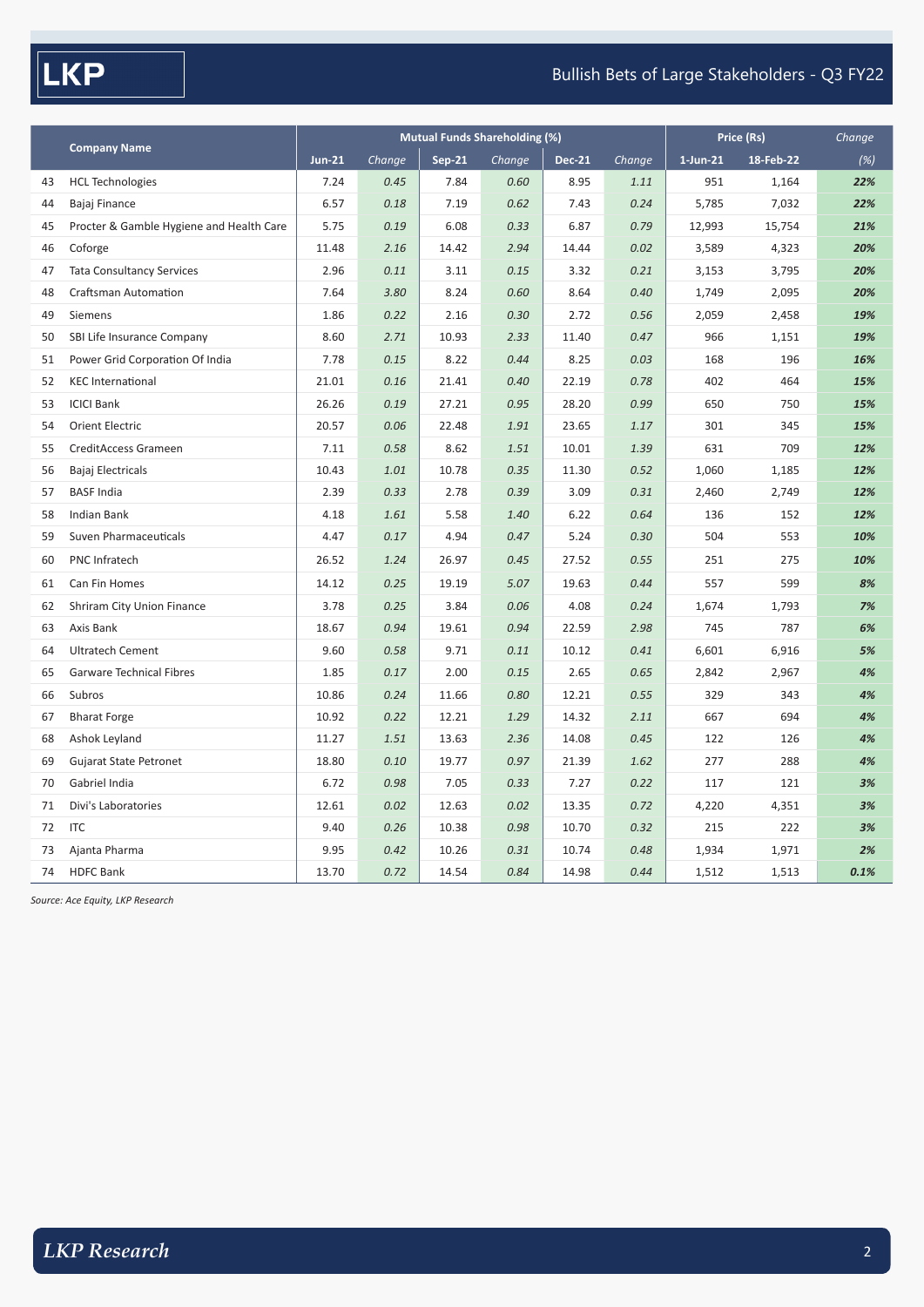**120 companies have witnessed a rise in stock prices after Foreign Portfolio Investors (FPI) raised stakes during the third quarter of the current fiscal.**

| $Sep-21$<br><b>Dec-21</b><br>$1$ -Jun-21<br>18-Feb-22<br><b>Jun-21</b><br>Change<br>Change<br>Change<br>(%)<br>Olectra Greentech<br>342%<br>3.13<br>0.12<br>8.65<br>5.52<br>9.13<br>0.48<br>171<br>756<br>1<br>0.06<br>0.30<br>149<br>539<br><b>Nahar Spinning Mills</b><br>0.06<br>0.24<br>0.49<br>0.19<br>261%<br>2<br>0.04<br>0.25<br>0.61<br>Man InfraConstruction<br>0.01<br>0.21<br>0.86<br>34<br>112<br>234%<br>3<br>4.93<br>0.03<br>0.19<br>86<br>63 Moons Technologies<br>4.90<br>0.01<br>5.12<br>226<br>161%<br>4<br>2.70<br>118<br>284<br>5<br>Nitin Spinners<br>1.23<br>1.23<br>1.47<br>4.02<br>1.32<br>141%<br>470<br>Share India Securities<br>0.02<br>0.02<br>0.20<br>0.18<br>0.63<br>0.43<br>1,129<br>140%<br>6<br>0.05<br>0.12<br>0.07<br>0.18<br>102<br>242<br>137%<br>Pitti Engineering<br>0.01<br>0.30<br>7<br>Ambika Cotton Mills<br>0.11<br>0.11<br>1.12<br>1.01<br>2.30<br>1.18<br>1,145<br>2,537<br>122%<br>8<br>9<br>0.05<br>0.03<br>0.42<br>0.37<br>0.98<br>0.56<br>196<br>419<br>S.P. Apparels<br>114%<br>38<br><b>Trejhara Solutions</b><br>0.45<br>0.38<br>0.46<br>0.01<br>1.02<br>0.56<br>80<br>113%<br>10<br>3.09<br>0.49<br>307<br>K.P.R. Mill<br>2.65<br>0.50<br>0.44<br>3.58<br>648<br>111%<br>11<br>0.68<br>127<br><b>DCM Nouvelle</b><br>0.03<br>0.03<br>0.21<br>0.18<br>0.89<br>266<br>110%<br>12<br>84<br>176<br>CG Power and Industrial Solutions<br>10.70<br>1.90<br>11.89<br>1.19<br>13.14<br>1.25<br>110%<br>13<br>Cosmo Films<br>3.99<br>4.53<br>0.54<br>0.92<br>796<br>107%<br>14<br>0.53<br>5.45<br>1,646<br>4.91<br>Vardhman Textiles<br>4.41<br>0.15<br>0.50<br>6.30<br>1.39<br>1,270<br>2,591<br>104%<br>15<br>8.73<br>6.54<br><b>Macrotech Developers</b><br>8.68<br>8.68<br>0.05<br>15.27<br>626<br>1,271<br>103%<br>16<br>LG Balakrishnan & Bros<br>5.00<br>314<br>629<br>3.32<br>0.96<br>1.68<br>6.78<br>1.78<br>101%<br>17<br>1.85<br>375<br>731<br>95%<br><b>Everest Industries</b><br>1.17<br>0.44<br>0.68<br>3.20<br>1.35<br>18<br>205<br>393<br>Elgi Equipments<br>23.02<br>0.07<br>23.82<br>0.80<br>24.89<br>1.07<br>91%<br>19<br>0.27<br>0.28<br>0.01<br>297<br>90%<br><b>Beta Drugs</b><br>0.27<br>0.01<br>0.29<br>565<br>20<br>0.85<br>494<br>90%<br><b>Brigade Enterprises</b><br>12.89<br>1.07<br>13.08<br>0.19<br>13.93<br>260<br>21<br>Tanla Platforms<br>0.12<br>872<br>90%<br>12.90<br>1.14<br>13.35<br>0.45<br>13.47<br>1,654<br>22<br>0.32<br>901<br>89%<br><b>Fairchem Organics</b><br>0.27<br>0.15<br>0.05<br>6.22<br>5.90<br>1,700<br>23<br>1.39<br>1.73<br>0.34<br>0.87<br>82<br>The Andhra Sugars<br>0.67<br>2.60<br>144<br>76%<br>24<br>0.05<br>200<br>Tinplate Company Of India<br>2.42<br>1.69<br>2.61<br>0.19<br>2.66<br>353<br>76%<br>25<br>14.50<br>1.61<br>108<br>26<br>Triveni Turbine<br>14.39<br>1.29<br>0.11<br>16.11<br>188<br>75%<br><b>RSWM</b><br>0.38<br>0.06<br>2.02<br>1.64<br>3.15<br>1.13<br>241<br>422<br>75%<br>27<br>3.96<br>75%<br><b>HFCL</b><br>2.20<br>0.02<br>1.76<br>7.19<br>3.23<br>43<br>76<br>28<br>0.01<br>804<br>29<br>Reliance Industrial Infrastructure<br>0.01<br>0.16<br>0.15<br>0.32<br>0.16<br>462<br>74%<br>0.42<br>9.52<br>16.55<br>7.03<br>2,620<br>4,479<br>71%<br>7.36<br>2.16<br>Saregama India<br>30<br>501<br>847<br>69%<br>Renaissance Global<br>0.75<br>0.17<br>1.36<br>0.61<br>1.67<br>0.31<br>31<br>9.96<br>136<br>Oil India<br>8.53<br>0.91<br>1.43<br>10.11<br>0.15<br>230<br>69%<br>32<br>0.94<br>0.60<br>48<br>69%<br>Sutlej Textiles And Industries<br>0.02<br>0.02<br>0.34<br>0.32<br>81<br>33 |                     | Foreign Portfolio Investors (FPI) (%)<br>Price (Rs) |  |  |  |  | Change |  |
|------------------------------------------------------------------------------------------------------------------------------------------------------------------------------------------------------------------------------------------------------------------------------------------------------------------------------------------------------------------------------------------------------------------------------------------------------------------------------------------------------------------------------------------------------------------------------------------------------------------------------------------------------------------------------------------------------------------------------------------------------------------------------------------------------------------------------------------------------------------------------------------------------------------------------------------------------------------------------------------------------------------------------------------------------------------------------------------------------------------------------------------------------------------------------------------------------------------------------------------------------------------------------------------------------------------------------------------------------------------------------------------------------------------------------------------------------------------------------------------------------------------------------------------------------------------------------------------------------------------------------------------------------------------------------------------------------------------------------------------------------------------------------------------------------------------------------------------------------------------------------------------------------------------------------------------------------------------------------------------------------------------------------------------------------------------------------------------------------------------------------------------------------------------------------------------------------------------------------------------------------------------------------------------------------------------------------------------------------------------------------------------------------------------------------------------------------------------------------------------------------------------------------------------------------------------------------------------------------------------------------------------------------------------------------------------------------------------------------------------------------------------------------------------------------------------------------------------------------------------------------------------------------------------------------------------------------------------------------------------------------------------------------------------------------------------------------------------------------------------------------------------------------------------------------------------------------------------------------------------------------------------------------------------------------------------------------------------------------------------------------------------------------------------------------------------------------------------------------------------------------------------------------------|---------------------|-----------------------------------------------------|--|--|--|--|--------|--|
|                                                                                                                                                                                                                                                                                                                                                                                                                                                                                                                                                                                                                                                                                                                                                                                                                                                                                                                                                                                                                                                                                                                                                                                                                                                                                                                                                                                                                                                                                                                                                                                                                                                                                                                                                                                                                                                                                                                                                                                                                                                                                                                                                                                                                                                                                                                                                                                                                                                                                                                                                                                                                                                                                                                                                                                                                                                                                                                                                                                                                                                                                                                                                                                                                                                                                                                                                                                                                                                                                                                                    | <b>Company Name</b> |                                                     |  |  |  |  |        |  |
|                                                                                                                                                                                                                                                                                                                                                                                                                                                                                                                                                                                                                                                                                                                                                                                                                                                                                                                                                                                                                                                                                                                                                                                                                                                                                                                                                                                                                                                                                                                                                                                                                                                                                                                                                                                                                                                                                                                                                                                                                                                                                                                                                                                                                                                                                                                                                                                                                                                                                                                                                                                                                                                                                                                                                                                                                                                                                                                                                                                                                                                                                                                                                                                                                                                                                                                                                                                                                                                                                                                                    |                     |                                                     |  |  |  |  |        |  |
|                                                                                                                                                                                                                                                                                                                                                                                                                                                                                                                                                                                                                                                                                                                                                                                                                                                                                                                                                                                                                                                                                                                                                                                                                                                                                                                                                                                                                                                                                                                                                                                                                                                                                                                                                                                                                                                                                                                                                                                                                                                                                                                                                                                                                                                                                                                                                                                                                                                                                                                                                                                                                                                                                                                                                                                                                                                                                                                                                                                                                                                                                                                                                                                                                                                                                                                                                                                                                                                                                                                                    |                     |                                                     |  |  |  |  |        |  |
|                                                                                                                                                                                                                                                                                                                                                                                                                                                                                                                                                                                                                                                                                                                                                                                                                                                                                                                                                                                                                                                                                                                                                                                                                                                                                                                                                                                                                                                                                                                                                                                                                                                                                                                                                                                                                                                                                                                                                                                                                                                                                                                                                                                                                                                                                                                                                                                                                                                                                                                                                                                                                                                                                                                                                                                                                                                                                                                                                                                                                                                                                                                                                                                                                                                                                                                                                                                                                                                                                                                                    |                     |                                                     |  |  |  |  |        |  |
|                                                                                                                                                                                                                                                                                                                                                                                                                                                                                                                                                                                                                                                                                                                                                                                                                                                                                                                                                                                                                                                                                                                                                                                                                                                                                                                                                                                                                                                                                                                                                                                                                                                                                                                                                                                                                                                                                                                                                                                                                                                                                                                                                                                                                                                                                                                                                                                                                                                                                                                                                                                                                                                                                                                                                                                                                                                                                                                                                                                                                                                                                                                                                                                                                                                                                                                                                                                                                                                                                                                                    |                     |                                                     |  |  |  |  |        |  |
|                                                                                                                                                                                                                                                                                                                                                                                                                                                                                                                                                                                                                                                                                                                                                                                                                                                                                                                                                                                                                                                                                                                                                                                                                                                                                                                                                                                                                                                                                                                                                                                                                                                                                                                                                                                                                                                                                                                                                                                                                                                                                                                                                                                                                                                                                                                                                                                                                                                                                                                                                                                                                                                                                                                                                                                                                                                                                                                                                                                                                                                                                                                                                                                                                                                                                                                                                                                                                                                                                                                                    |                     |                                                     |  |  |  |  |        |  |
|                                                                                                                                                                                                                                                                                                                                                                                                                                                                                                                                                                                                                                                                                                                                                                                                                                                                                                                                                                                                                                                                                                                                                                                                                                                                                                                                                                                                                                                                                                                                                                                                                                                                                                                                                                                                                                                                                                                                                                                                                                                                                                                                                                                                                                                                                                                                                                                                                                                                                                                                                                                                                                                                                                                                                                                                                                                                                                                                                                                                                                                                                                                                                                                                                                                                                                                                                                                                                                                                                                                                    |                     |                                                     |  |  |  |  |        |  |
|                                                                                                                                                                                                                                                                                                                                                                                                                                                                                                                                                                                                                                                                                                                                                                                                                                                                                                                                                                                                                                                                                                                                                                                                                                                                                                                                                                                                                                                                                                                                                                                                                                                                                                                                                                                                                                                                                                                                                                                                                                                                                                                                                                                                                                                                                                                                                                                                                                                                                                                                                                                                                                                                                                                                                                                                                                                                                                                                                                                                                                                                                                                                                                                                                                                                                                                                                                                                                                                                                                                                    |                     |                                                     |  |  |  |  |        |  |
|                                                                                                                                                                                                                                                                                                                                                                                                                                                                                                                                                                                                                                                                                                                                                                                                                                                                                                                                                                                                                                                                                                                                                                                                                                                                                                                                                                                                                                                                                                                                                                                                                                                                                                                                                                                                                                                                                                                                                                                                                                                                                                                                                                                                                                                                                                                                                                                                                                                                                                                                                                                                                                                                                                                                                                                                                                                                                                                                                                                                                                                                                                                                                                                                                                                                                                                                                                                                                                                                                                                                    |                     |                                                     |  |  |  |  |        |  |
|                                                                                                                                                                                                                                                                                                                                                                                                                                                                                                                                                                                                                                                                                                                                                                                                                                                                                                                                                                                                                                                                                                                                                                                                                                                                                                                                                                                                                                                                                                                                                                                                                                                                                                                                                                                                                                                                                                                                                                                                                                                                                                                                                                                                                                                                                                                                                                                                                                                                                                                                                                                                                                                                                                                                                                                                                                                                                                                                                                                                                                                                                                                                                                                                                                                                                                                                                                                                                                                                                                                                    |                     |                                                     |  |  |  |  |        |  |
|                                                                                                                                                                                                                                                                                                                                                                                                                                                                                                                                                                                                                                                                                                                                                                                                                                                                                                                                                                                                                                                                                                                                                                                                                                                                                                                                                                                                                                                                                                                                                                                                                                                                                                                                                                                                                                                                                                                                                                                                                                                                                                                                                                                                                                                                                                                                                                                                                                                                                                                                                                                                                                                                                                                                                                                                                                                                                                                                                                                                                                                                                                                                                                                                                                                                                                                                                                                                                                                                                                                                    |                     |                                                     |  |  |  |  |        |  |
|                                                                                                                                                                                                                                                                                                                                                                                                                                                                                                                                                                                                                                                                                                                                                                                                                                                                                                                                                                                                                                                                                                                                                                                                                                                                                                                                                                                                                                                                                                                                                                                                                                                                                                                                                                                                                                                                                                                                                                                                                                                                                                                                                                                                                                                                                                                                                                                                                                                                                                                                                                                                                                                                                                                                                                                                                                                                                                                                                                                                                                                                                                                                                                                                                                                                                                                                                                                                                                                                                                                                    |                     |                                                     |  |  |  |  |        |  |
|                                                                                                                                                                                                                                                                                                                                                                                                                                                                                                                                                                                                                                                                                                                                                                                                                                                                                                                                                                                                                                                                                                                                                                                                                                                                                                                                                                                                                                                                                                                                                                                                                                                                                                                                                                                                                                                                                                                                                                                                                                                                                                                                                                                                                                                                                                                                                                                                                                                                                                                                                                                                                                                                                                                                                                                                                                                                                                                                                                                                                                                                                                                                                                                                                                                                                                                                                                                                                                                                                                                                    |                     |                                                     |  |  |  |  |        |  |
|                                                                                                                                                                                                                                                                                                                                                                                                                                                                                                                                                                                                                                                                                                                                                                                                                                                                                                                                                                                                                                                                                                                                                                                                                                                                                                                                                                                                                                                                                                                                                                                                                                                                                                                                                                                                                                                                                                                                                                                                                                                                                                                                                                                                                                                                                                                                                                                                                                                                                                                                                                                                                                                                                                                                                                                                                                                                                                                                                                                                                                                                                                                                                                                                                                                                                                                                                                                                                                                                                                                                    |                     |                                                     |  |  |  |  |        |  |
|                                                                                                                                                                                                                                                                                                                                                                                                                                                                                                                                                                                                                                                                                                                                                                                                                                                                                                                                                                                                                                                                                                                                                                                                                                                                                                                                                                                                                                                                                                                                                                                                                                                                                                                                                                                                                                                                                                                                                                                                                                                                                                                                                                                                                                                                                                                                                                                                                                                                                                                                                                                                                                                                                                                                                                                                                                                                                                                                                                                                                                                                                                                                                                                                                                                                                                                                                                                                                                                                                                                                    |                     |                                                     |  |  |  |  |        |  |
|                                                                                                                                                                                                                                                                                                                                                                                                                                                                                                                                                                                                                                                                                                                                                                                                                                                                                                                                                                                                                                                                                                                                                                                                                                                                                                                                                                                                                                                                                                                                                                                                                                                                                                                                                                                                                                                                                                                                                                                                                                                                                                                                                                                                                                                                                                                                                                                                                                                                                                                                                                                                                                                                                                                                                                                                                                                                                                                                                                                                                                                                                                                                                                                                                                                                                                                                                                                                                                                                                                                                    |                     |                                                     |  |  |  |  |        |  |
|                                                                                                                                                                                                                                                                                                                                                                                                                                                                                                                                                                                                                                                                                                                                                                                                                                                                                                                                                                                                                                                                                                                                                                                                                                                                                                                                                                                                                                                                                                                                                                                                                                                                                                                                                                                                                                                                                                                                                                                                                                                                                                                                                                                                                                                                                                                                                                                                                                                                                                                                                                                                                                                                                                                                                                                                                                                                                                                                                                                                                                                                                                                                                                                                                                                                                                                                                                                                                                                                                                                                    |                     |                                                     |  |  |  |  |        |  |
|                                                                                                                                                                                                                                                                                                                                                                                                                                                                                                                                                                                                                                                                                                                                                                                                                                                                                                                                                                                                                                                                                                                                                                                                                                                                                                                                                                                                                                                                                                                                                                                                                                                                                                                                                                                                                                                                                                                                                                                                                                                                                                                                                                                                                                                                                                                                                                                                                                                                                                                                                                                                                                                                                                                                                                                                                                                                                                                                                                                                                                                                                                                                                                                                                                                                                                                                                                                                                                                                                                                                    |                     |                                                     |  |  |  |  |        |  |
|                                                                                                                                                                                                                                                                                                                                                                                                                                                                                                                                                                                                                                                                                                                                                                                                                                                                                                                                                                                                                                                                                                                                                                                                                                                                                                                                                                                                                                                                                                                                                                                                                                                                                                                                                                                                                                                                                                                                                                                                                                                                                                                                                                                                                                                                                                                                                                                                                                                                                                                                                                                                                                                                                                                                                                                                                                                                                                                                                                                                                                                                                                                                                                                                                                                                                                                                                                                                                                                                                                                                    |                     |                                                     |  |  |  |  |        |  |
|                                                                                                                                                                                                                                                                                                                                                                                                                                                                                                                                                                                                                                                                                                                                                                                                                                                                                                                                                                                                                                                                                                                                                                                                                                                                                                                                                                                                                                                                                                                                                                                                                                                                                                                                                                                                                                                                                                                                                                                                                                                                                                                                                                                                                                                                                                                                                                                                                                                                                                                                                                                                                                                                                                                                                                                                                                                                                                                                                                                                                                                                                                                                                                                                                                                                                                                                                                                                                                                                                                                                    |                     |                                                     |  |  |  |  |        |  |
|                                                                                                                                                                                                                                                                                                                                                                                                                                                                                                                                                                                                                                                                                                                                                                                                                                                                                                                                                                                                                                                                                                                                                                                                                                                                                                                                                                                                                                                                                                                                                                                                                                                                                                                                                                                                                                                                                                                                                                                                                                                                                                                                                                                                                                                                                                                                                                                                                                                                                                                                                                                                                                                                                                                                                                                                                                                                                                                                                                                                                                                                                                                                                                                                                                                                                                                                                                                                                                                                                                                                    |                     |                                                     |  |  |  |  |        |  |
|                                                                                                                                                                                                                                                                                                                                                                                                                                                                                                                                                                                                                                                                                                                                                                                                                                                                                                                                                                                                                                                                                                                                                                                                                                                                                                                                                                                                                                                                                                                                                                                                                                                                                                                                                                                                                                                                                                                                                                                                                                                                                                                                                                                                                                                                                                                                                                                                                                                                                                                                                                                                                                                                                                                                                                                                                                                                                                                                                                                                                                                                                                                                                                                                                                                                                                                                                                                                                                                                                                                                    |                     |                                                     |  |  |  |  |        |  |
|                                                                                                                                                                                                                                                                                                                                                                                                                                                                                                                                                                                                                                                                                                                                                                                                                                                                                                                                                                                                                                                                                                                                                                                                                                                                                                                                                                                                                                                                                                                                                                                                                                                                                                                                                                                                                                                                                                                                                                                                                                                                                                                                                                                                                                                                                                                                                                                                                                                                                                                                                                                                                                                                                                                                                                                                                                                                                                                                                                                                                                                                                                                                                                                                                                                                                                                                                                                                                                                                                                                                    |                     |                                                     |  |  |  |  |        |  |
|                                                                                                                                                                                                                                                                                                                                                                                                                                                                                                                                                                                                                                                                                                                                                                                                                                                                                                                                                                                                                                                                                                                                                                                                                                                                                                                                                                                                                                                                                                                                                                                                                                                                                                                                                                                                                                                                                                                                                                                                                                                                                                                                                                                                                                                                                                                                                                                                                                                                                                                                                                                                                                                                                                                                                                                                                                                                                                                                                                                                                                                                                                                                                                                                                                                                                                                                                                                                                                                                                                                                    |                     |                                                     |  |  |  |  |        |  |
|                                                                                                                                                                                                                                                                                                                                                                                                                                                                                                                                                                                                                                                                                                                                                                                                                                                                                                                                                                                                                                                                                                                                                                                                                                                                                                                                                                                                                                                                                                                                                                                                                                                                                                                                                                                                                                                                                                                                                                                                                                                                                                                                                                                                                                                                                                                                                                                                                                                                                                                                                                                                                                                                                                                                                                                                                                                                                                                                                                                                                                                                                                                                                                                                                                                                                                                                                                                                                                                                                                                                    |                     |                                                     |  |  |  |  |        |  |
|                                                                                                                                                                                                                                                                                                                                                                                                                                                                                                                                                                                                                                                                                                                                                                                                                                                                                                                                                                                                                                                                                                                                                                                                                                                                                                                                                                                                                                                                                                                                                                                                                                                                                                                                                                                                                                                                                                                                                                                                                                                                                                                                                                                                                                                                                                                                                                                                                                                                                                                                                                                                                                                                                                                                                                                                                                                                                                                                                                                                                                                                                                                                                                                                                                                                                                                                                                                                                                                                                                                                    |                     |                                                     |  |  |  |  |        |  |
|                                                                                                                                                                                                                                                                                                                                                                                                                                                                                                                                                                                                                                                                                                                                                                                                                                                                                                                                                                                                                                                                                                                                                                                                                                                                                                                                                                                                                                                                                                                                                                                                                                                                                                                                                                                                                                                                                                                                                                                                                                                                                                                                                                                                                                                                                                                                                                                                                                                                                                                                                                                                                                                                                                                                                                                                                                                                                                                                                                                                                                                                                                                                                                                                                                                                                                                                                                                                                                                                                                                                    |                     |                                                     |  |  |  |  |        |  |
|                                                                                                                                                                                                                                                                                                                                                                                                                                                                                                                                                                                                                                                                                                                                                                                                                                                                                                                                                                                                                                                                                                                                                                                                                                                                                                                                                                                                                                                                                                                                                                                                                                                                                                                                                                                                                                                                                                                                                                                                                                                                                                                                                                                                                                                                                                                                                                                                                                                                                                                                                                                                                                                                                                                                                                                                                                                                                                                                                                                                                                                                                                                                                                                                                                                                                                                                                                                                                                                                                                                                    |                     |                                                     |  |  |  |  |        |  |
|                                                                                                                                                                                                                                                                                                                                                                                                                                                                                                                                                                                                                                                                                                                                                                                                                                                                                                                                                                                                                                                                                                                                                                                                                                                                                                                                                                                                                                                                                                                                                                                                                                                                                                                                                                                                                                                                                                                                                                                                                                                                                                                                                                                                                                                                                                                                                                                                                                                                                                                                                                                                                                                                                                                                                                                                                                                                                                                                                                                                                                                                                                                                                                                                                                                                                                                                                                                                                                                                                                                                    |                     |                                                     |  |  |  |  |        |  |
|                                                                                                                                                                                                                                                                                                                                                                                                                                                                                                                                                                                                                                                                                                                                                                                                                                                                                                                                                                                                                                                                                                                                                                                                                                                                                                                                                                                                                                                                                                                                                                                                                                                                                                                                                                                                                                                                                                                                                                                                                                                                                                                                                                                                                                                                                                                                                                                                                                                                                                                                                                                                                                                                                                                                                                                                                                                                                                                                                                                                                                                                                                                                                                                                                                                                                                                                                                                                                                                                                                                                    |                     |                                                     |  |  |  |  |        |  |
|                                                                                                                                                                                                                                                                                                                                                                                                                                                                                                                                                                                                                                                                                                                                                                                                                                                                                                                                                                                                                                                                                                                                                                                                                                                                                                                                                                                                                                                                                                                                                                                                                                                                                                                                                                                                                                                                                                                                                                                                                                                                                                                                                                                                                                                                                                                                                                                                                                                                                                                                                                                                                                                                                                                                                                                                                                                                                                                                                                                                                                                                                                                                                                                                                                                                                                                                                                                                                                                                                                                                    |                     |                                                     |  |  |  |  |        |  |
|                                                                                                                                                                                                                                                                                                                                                                                                                                                                                                                                                                                                                                                                                                                                                                                                                                                                                                                                                                                                                                                                                                                                                                                                                                                                                                                                                                                                                                                                                                                                                                                                                                                                                                                                                                                                                                                                                                                                                                                                                                                                                                                                                                                                                                                                                                                                                                                                                                                                                                                                                                                                                                                                                                                                                                                                                                                                                                                                                                                                                                                                                                                                                                                                                                                                                                                                                                                                                                                                                                                                    |                     |                                                     |  |  |  |  |        |  |
|                                                                                                                                                                                                                                                                                                                                                                                                                                                                                                                                                                                                                                                                                                                                                                                                                                                                                                                                                                                                                                                                                                                                                                                                                                                                                                                                                                                                                                                                                                                                                                                                                                                                                                                                                                                                                                                                                                                                                                                                                                                                                                                                                                                                                                                                                                                                                                                                                                                                                                                                                                                                                                                                                                                                                                                                                                                                                                                                                                                                                                                                                                                                                                                                                                                                                                                                                                                                                                                                                                                                    |                     |                                                     |  |  |  |  |        |  |
|                                                                                                                                                                                                                                                                                                                                                                                                                                                                                                                                                                                                                                                                                                                                                                                                                                                                                                                                                                                                                                                                                                                                                                                                                                                                                                                                                                                                                                                                                                                                                                                                                                                                                                                                                                                                                                                                                                                                                                                                                                                                                                                                                                                                                                                                                                                                                                                                                                                                                                                                                                                                                                                                                                                                                                                                                                                                                                                                                                                                                                                                                                                                                                                                                                                                                                                                                                                                                                                                                                                                    |                     |                                                     |  |  |  |  |        |  |
| 383<br><b>VIP Industries</b><br>2.98<br>0.01<br>4.39<br>5.84<br>1.45<br>645<br>68%<br>34<br>1.41                                                                                                                                                                                                                                                                                                                                                                                                                                                                                                                                                                                                                                                                                                                                                                                                                                                                                                                                                                                                                                                                                                                                                                                                                                                                                                                                                                                                                                                                                                                                                                                                                                                                                                                                                                                                                                                                                                                                                                                                                                                                                                                                                                                                                                                                                                                                                                                                                                                                                                                                                                                                                                                                                                                                                                                                                                                                                                                                                                                                                                                                                                                                                                                                                                                                                                                                                                                                                                   |                     |                                                     |  |  |  |  |        |  |
| <b>HLE Glascoat</b><br>3.08<br>1.98<br>3.67<br>0.59<br>5.03<br>1.36<br>3,298<br>5,506<br>67%<br>35                                                                                                                                                                                                                                                                                                                                                                                                                                                                                                                                                                                                                                                                                                                                                                                                                                                                                                                                                                                                                                                                                                                                                                                                                                                                                                                                                                                                                                                                                                                                                                                                                                                                                                                                                                                                                                                                                                                                                                                                                                                                                                                                                                                                                                                                                                                                                                                                                                                                                                                                                                                                                                                                                                                                                                                                                                                                                                                                                                                                                                                                                                                                                                                                                                                                                                                                                                                                                                 |                     |                                                     |  |  |  |  |        |  |
| 66%<br><b>Hindustan Construction Company</b><br>11.31<br>0.10<br>11.43<br>0.12<br>11.63<br>0.20<br>10<br>17<br>36                                                                                                                                                                                                                                                                                                                                                                                                                                                                                                                                                                                                                                                                                                                                                                                                                                                                                                                                                                                                                                                                                                                                                                                                                                                                                                                                                                                                                                                                                                                                                                                                                                                                                                                                                                                                                                                                                                                                                                                                                                                                                                                                                                                                                                                                                                                                                                                                                                                                                                                                                                                                                                                                                                                                                                                                                                                                                                                                                                                                                                                                                                                                                                                                                                                                                                                                                                                                                  |                     |                                                     |  |  |  |  |        |  |
| <b>Barbeque-Nation Hospitality</b><br>9.30<br>9.30<br>11.15<br>1.85<br>0.46<br>827<br>1,342<br>62%<br>37<br>11.61                                                                                                                                                                                                                                                                                                                                                                                                                                                                                                                                                                                                                                                                                                                                                                                                                                                                                                                                                                                                                                                                                                                                                                                                                                                                                                                                                                                                                                                                                                                                                                                                                                                                                                                                                                                                                                                                                                                                                                                                                                                                                                                                                                                                                                                                                                                                                                                                                                                                                                                                                                                                                                                                                                                                                                                                                                                                                                                                                                                                                                                                                                                                                                                                                                                                                                                                                                                                                  |                     |                                                     |  |  |  |  |        |  |
| 0.40<br>38<br>Shreyas Shipping & Logistics<br>0.25<br>0.25<br>0.15<br>0.52<br>0.12<br>194<br>313<br>62%                                                                                                                                                                                                                                                                                                                                                                                                                                                                                                                                                                                                                                                                                                                                                                                                                                                                                                                                                                                                                                                                                                                                                                                                                                                                                                                                                                                                                                                                                                                                                                                                                                                                                                                                                                                                                                                                                                                                                                                                                                                                                                                                                                                                                                                                                                                                                                                                                                                                                                                                                                                                                                                                                                                                                                                                                                                                                                                                                                                                                                                                                                                                                                                                                                                                                                                                                                                                                            |                     |                                                     |  |  |  |  |        |  |
| 55<br>Dwarikesh Sugar Industries<br>2.24<br>2.76<br>0.52<br>4.09<br>1.33<br>89<br>62%<br>39<br>1.86                                                                                                                                                                                                                                                                                                                                                                                                                                                                                                                                                                                                                                                                                                                                                                                                                                                                                                                                                                                                                                                                                                                                                                                                                                                                                                                                                                                                                                                                                                                                                                                                                                                                                                                                                                                                                                                                                                                                                                                                                                                                                                                                                                                                                                                                                                                                                                                                                                                                                                                                                                                                                                                                                                                                                                                                                                                                                                                                                                                                                                                                                                                                                                                                                                                                                                                                                                                                                                |                     |                                                     |  |  |  |  |        |  |
| Siyaram Silk Mills<br>1.71<br>0.97<br>1.92<br>0.21<br>2.83<br>0.91<br>287<br>463<br>61%<br>40                                                                                                                                                                                                                                                                                                                                                                                                                                                                                                                                                                                                                                                                                                                                                                                                                                                                                                                                                                                                                                                                                                                                                                                                                                                                                                                                                                                                                                                                                                                                                                                                                                                                                                                                                                                                                                                                                                                                                                                                                                                                                                                                                                                                                                                                                                                                                                                                                                                                                                                                                                                                                                                                                                                                                                                                                                                                                                                                                                                                                                                                                                                                                                                                                                                                                                                                                                                                                                      |                     |                                                     |  |  |  |  |        |  |
| Century Enka<br>3.23<br>4.65<br>4.86<br>0.21<br>330<br>533<br>61%<br>41<br>1.25<br>1.42                                                                                                                                                                                                                                                                                                                                                                                                                                                                                                                                                                                                                                                                                                                                                                                                                                                                                                                                                                                                                                                                                                                                                                                                                                                                                                                                                                                                                                                                                                                                                                                                                                                                                                                                                                                                                                                                                                                                                                                                                                                                                                                                                                                                                                                                                                                                                                                                                                                                                                                                                                                                                                                                                                                                                                                                                                                                                                                                                                                                                                                                                                                                                                                                                                                                                                                                                                                                                                            |                     |                                                     |  |  |  |  |        |  |
| Sarda Energy & Minerals<br>0.76<br>0.65<br>1.33<br>0.57<br>0.23<br>504<br>811<br>61%<br>42<br>1.56                                                                                                                                                                                                                                                                                                                                                                                                                                                                                                                                                                                                                                                                                                                                                                                                                                                                                                                                                                                                                                                                                                                                                                                                                                                                                                                                                                                                                                                                                                                                                                                                                                                                                                                                                                                                                                                                                                                                                                                                                                                                                                                                                                                                                                                                                                                                                                                                                                                                                                                                                                                                                                                                                                                                                                                                                                                                                                                                                                                                                                                                                                                                                                                                                                                                                                                                                                                                                                 |                     |                                                     |  |  |  |  |        |  |
| 0.68<br><b>Butterfly Gandhimathi Appliances</b><br>0.06<br>0.03<br>0.62<br>0.89<br>0.21<br>799<br>1,281<br>60%<br>43                                                                                                                                                                                                                                                                                                                                                                                                                                                                                                                                                                                                                                                                                                                                                                                                                                                                                                                                                                                                                                                                                                                                                                                                                                                                                                                                                                                                                                                                                                                                                                                                                                                                                                                                                                                                                                                                                                                                                                                                                                                                                                                                                                                                                                                                                                                                                                                                                                                                                                                                                                                                                                                                                                                                                                                                                                                                                                                                                                                                                                                                                                                                                                                                                                                                                                                                                                                                               |                     |                                                     |  |  |  |  |        |  |
| 0.07<br>7.42<br>$0.01\,$<br>$0.04\,$<br>68<br>109<br>59%<br>Max Ventures And Industries<br>7.41<br>7.46<br>44                                                                                                                                                                                                                                                                                                                                                                                                                                                                                                                                                                                                                                                                                                                                                                                                                                                                                                                                                                                                                                                                                                                                                                                                                                                                                                                                                                                                                                                                                                                                                                                                                                                                                                                                                                                                                                                                                                                                                                                                                                                                                                                                                                                                                                                                                                                                                                                                                                                                                                                                                                                                                                                                                                                                                                                                                                                                                                                                                                                                                                                                                                                                                                                                                                                                                                                                                                                                                      |                     |                                                     |  |  |  |  |        |  |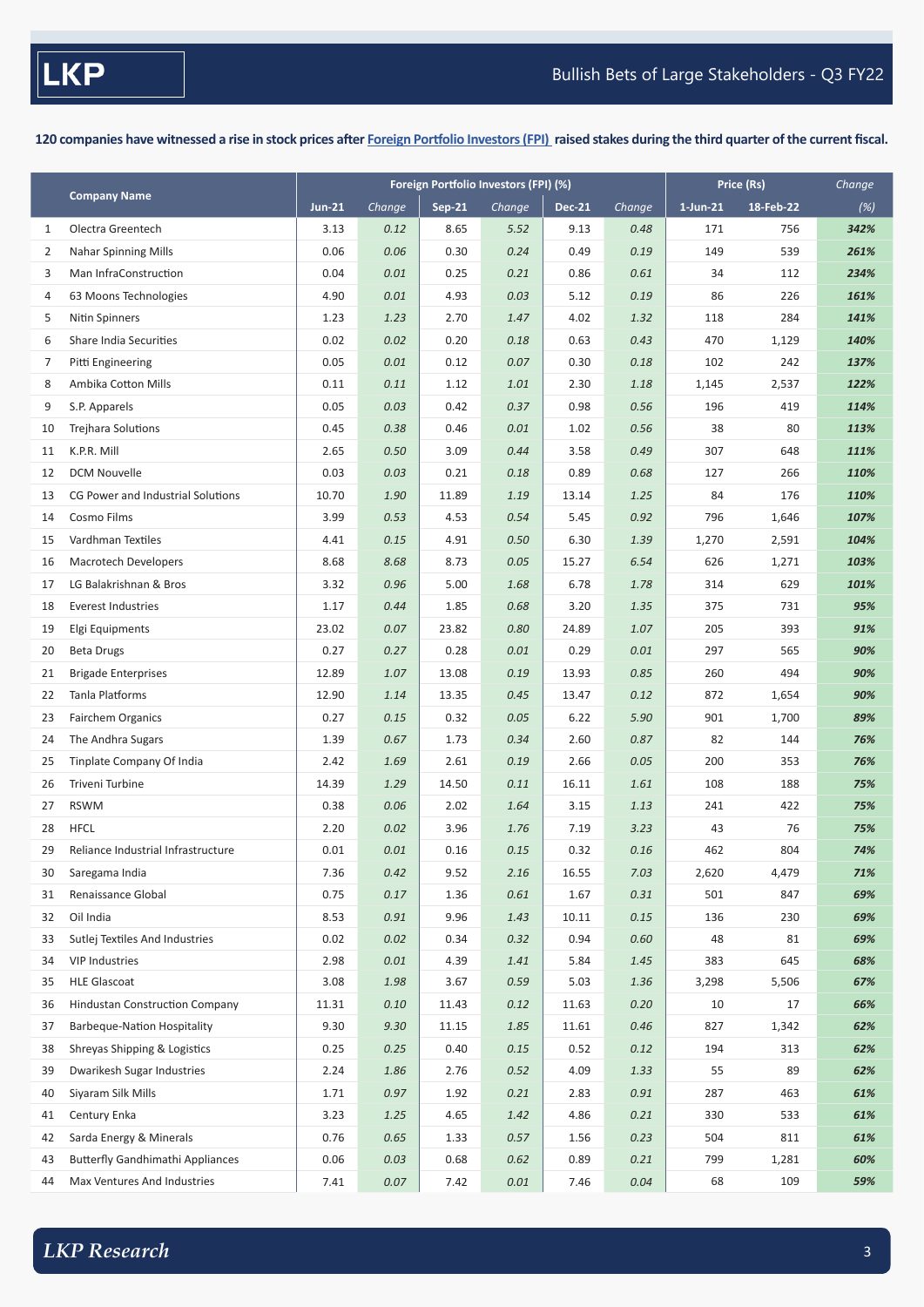**LKP** 

## Bullish Bets of Large Stakeholders - Q3 FY22

|    |                                          | Foreign Portfolio Investors (FPI) (%) |        |               |        |               |        | Price (Rs)  | Change    |     |
|----|------------------------------------------|---------------------------------------|--------|---------------|--------|---------------|--------|-------------|-----------|-----|
|    | <b>Company Name</b>                      | <b>Jun-21</b>                         | Change | <b>Sep-21</b> | Change | <b>Dec-21</b> | Change | $1$ -Jun-21 | 18-Feb-22 | (%) |
| 45 | Sheela Foam                              | 1.33                                  | 0.04   | 1.43          | 0.10   | 2.03          | 0.60   | 2,043       | 3,248     | 59% |
| 46 | Kopran                                   | 0.16                                  | 0.16   | 0.27          | 0.11   | 0.75          | 0.48   | 180         | 284       | 58% |
| 47 | Radico Khaitan                           | 19.78                                 | 0.32   | 20.06         | 0.28   | 20.48         | 0.42   | 617         | 972       | 58% |
| 48 | Fiem Industries                          | 9.05                                  | 0.33   | 9.74          | 0.69   | 10.45         | 0.71   | 671         | 1,057     | 58% |
| 49 | Indian Metals & Ferro Alloys             | 0.74                                  | 0.38   | 0.88          | 0.14   | 1.09          | 0.21   | 222         | 348       | 57% |
| 50 | Lakshmi Machine Works                    | 3.65                                  | 0.44   | 3.81          | 0.16   | 4.17          | 0.36   | 6,579       | 10,260    | 56% |
| 51 | <b>GMR Infrastructure</b>                | 25.08                                 | 1.33   | 26.91         | 1.83   | 28.21         | 1.30   | 26          | 40        | 55% |
| 52 | Solar Industries India                   | 5.53                                  | 0.12   | 5.81          | 0.28   | 6.37          | 0.56   | 1,495       | 2,289     | 53% |
| 53 | The Indian Hotels Company                | 12.56                                 | 0.29   | 13.48         | 0.92   | 15.19         | 1.71   | 136         | 207       | 52% |
| 54 | Central Depository Services (India)      | 8.31                                  | 0.29   | 8.57          | 0.26   | 9.16          | 0.59   | 965         | 1,468     | 52% |
| 55 | <b>VLS Finance</b>                       | 2.66                                  | 0.07   | 3.12          | 0.46   | 3.21          | 0.09   | 120         | 182       | 52% |
| 56 | <b>Indian Terrain Fashions</b>           | 7.06                                  | 0.61   | 7.16          | 0.10   | 7.32          | 0.16   | 33          | 51        | 51% |
| 57 | Ingersoll-Rand (India)                   | 0.14                                  | 0.05   | 0.21          | 0.07   | 0.43          | 0.22   | 938         | 1,416     | 51% |
| 58 | <b>Hind Rectifiers</b>                   | 2.78                                  | 2.78   | 4.97          | 2.19   | 6.39          | 1.42   | 135         | 202       | 50% |
| 59 | Century Plyboards (India)                | 5.02                                  | 0.22   | 5.05          | 0.03   | 5.47          | 0.42   | 402         | 600       | 49% |
| 60 | Nava Bharat Ventures                     | 3.40                                  | 1.15   | 4.85          | 1.45   | 6.25          | 1.40   | 86          | 128       | 49% |
| 61 | Gujarat Narmada Valley Fertilizers       | 11.68                                 | 1.64   | 13.75         | 2.07   | 17.27         | 3.52   | 369         | 548       | 48% |
| 62 | Carborundum Universal                    | 7.74                                  | 0.37   | 9.84          | 2.10   | 10.54         | 0.70   | 590         | 873       | 48% |
| 63 | <b>KNR Constructions</b>                 | 2.29                                  | 0.22   | 4.29          | 2.00   | 4.55          | 0.26   | 221         | 313       | 41% |
| 64 | Jindal Poly Films                        | 2.40                                  | 0.77   | 2.48          | 0.08   | 2.90          | 0.42   | 773         | 1,083     | 40% |
| 65 | <b>Chambal Fertilisers and Chemicals</b> | 8.42                                  | 1.37   | 11.40         | 2.98   | 12.12         | 0.72   | 281         | 384       | 37% |
| 66 | Jagran Prakashan                         | 2.41                                  | 0.71   | 2.69          | 0.28   | 2.90          | 0.21   | 56          | 77        | 37% |
| 67 | <b>Bharat Electronics</b>                | 14.10                                 | 2.52   | 15.73         | 1.63   | 17.21         | 1.48   | 147         | 200       | 36% |
| 68 | <b>Aavas Financiers</b>                  | 32.13                                 | 0.27   | 39.81         | 7.68   | 40.05         | 0.24   | 2,274       | 3,068     | 35% |
| 69 | Welspun India                            | 6.88                                  | 0.98   | 7.77          | 0.89   | 9.07          | 1.30   | 87          | 116       | 33% |
| 70 | GATI                                     | 1.19                                  | 1.10   | 2.25          | 1.06   | 4.28          | 2.03   | 120         | 158       | 32% |
| 71 | <b>MSTC</b>                              | 0.12                                  | 0.10   | 0.17          | 0.05   | 0.30          | 0.13   | 260         | 343       | 32% |
| 72 | <b>Elecon Engineering Company</b>        | 0.79                                  | 0.48   | 1.58          | 0.79   | 1.71          | 0.13   | 114         | 149       | 31% |
| 73 | Alphageo (India)                         | 0.65                                  | 0.01   | 1.25          | 0.60   | 1.77          | 0.52   | 238         | 311       | 31% |
| 74 | Inox Leisure                             | 16.44                                 | 0.54   | 16.46         | 0.02   | 16.86         | 0.40   | 317         | 413       | 30% |
| 75 | <b>Hindustan Aeronautics</b>             | 0.98                                  | 0.07   | 2.29          | 1.31   | 3.15          | 0.86   | 1,032       | 1,345     | 30% |
| 76 | 20 Microns                               | 0.03                                  | 0.03   | 0.12          | 0.09   | 0.46          | 0.34   | 59          | 77        | 30% |
| 77 | Godawari Power And Ispat                 | 1.15                                  | 0.53   | 1.53          | 0.38   | 1.93          | 0.40   | 231         | 300       | 30% |
| 78 | Grindwell Norton                         | 4.57                                  | 0.33   | 4.99          | 0.42   | 6.10          | 1.11   | 1,200       | 1,558     | 30% |
| 79 | <b>BEML</b>                              | 2.18                                  | 0.82   | 2.80          | 0.62   | 4.31          | 1.51   | 1,292       | 1,670     | 29% |
| 80 | <b>Apollo Tricoat Tubes</b>              | 1.79                                  | 0.25   | 1.83          | 0.04   | 2.07          | 0.24   | 606         | 775       | 28% |
| 81 | <b>Bharat Dynamics</b>                   | 0.41                                  | 0.13   | 1.43          | 1.02   | 1.73          | 0.30   | 369         | 472       | 28% |
| 82 | Ion Exchange (India)                     | 1.49                                  | 0.64   | 1.63          | 0.14   | 2.54          | 0.91   | 1,465       | 1,868     | 28% |
| 83 | Cummins India                            | 11.69                                 | 0.77   | 11.97         | 0.28   | 12.54         | 0.57   | 780         | 975       | 25% |
| 84 | Garden Reach Shipbuilders & Engineers    | 1.08                                  | 0.11   | 1.10          | 0.02   | 1.50          | 0.40   | 182         | 225       | 24% |
| 85 | Voltas                                   | 17.24                                 | 2.86   | 22.31         | 5.07   | 24.42         | 2.11   | 1,013       | 1,253     | 24% |
| 86 | <b>Shaily Engineering Plastics</b>       | 0.08                                  | 0.08   | 2.45          | 2.37   | 3.48          | 1.03   | 1,450       | 1,792     | 24% |
| 87 | Insecticides (India)                     | 4.87                                  | 0.13   | 5.06          | 0.19   | 5.29          | 0.23   | 545         | 670       | 23% |
| 88 | Amber Enterprises India                  | 28.11                                 | 0.05   | 28.96         | 0.85   | 29.06         | 0.10   | 2,714       | 3,332     | 23% |
| 89 | Indiabulls Real Estate                   | 16.58                                 | 0.68   | 19.43         | 2.85   | 19.88         | 0.45   | 99          | 121       | 22% |
| 90 | Suprajit Engineering                     | 4.40                                  | 0.07   | 4.68          | 0.28   | 5.92          | 1.24   | 269         | 328       | 22% |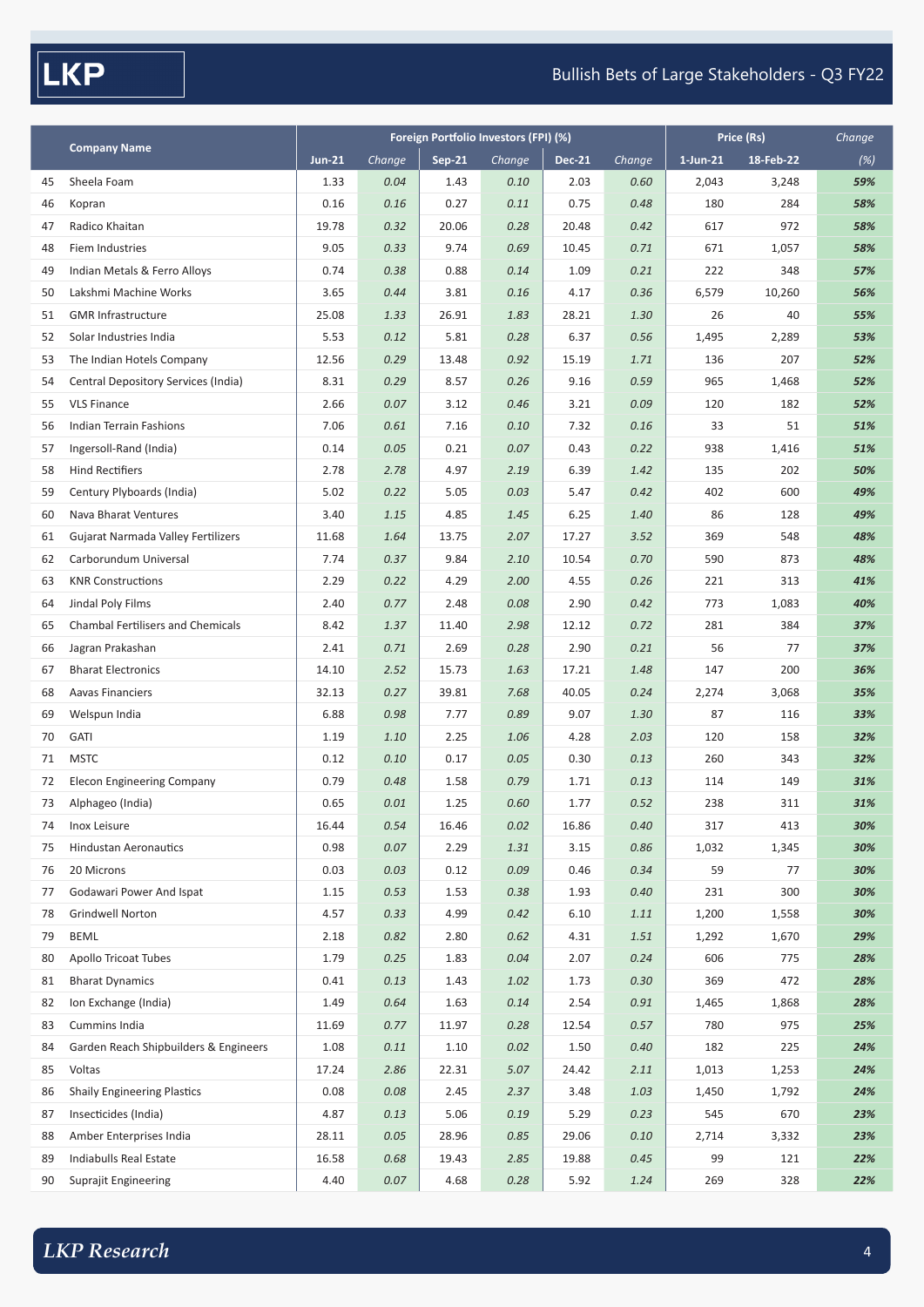$\sqrt{\mathsf{LKP}}$ 

## Bullish Bets of Large Stakeholders - Q3 FY22

|     |                                  |               |        | Foreign Portfolio Investors (FPI) (%) | Price (Rs) | Change        |        |             |           |     |
|-----|----------------------------------|---------------|--------|---------------------------------------|------------|---------------|--------|-------------|-----------|-----|
|     | <b>Company Name</b>              | <b>Jun-21</b> | Change | <b>Sep-21</b>                         | Change     | <b>Dec-21</b> | Change | $1$ -Jun-21 | 18-Feb-22 | (%) |
| 91  | Ashiana Housing                  | 0.34          | 0.04   | 2.55                                  | 2.21       | 4.90          | 2.35   | 135         | 165       | 22% |
| 92  | VA Tech Wabag                    | 15.91         | 1.30   | 17.22                                 | 1.31       | 18.04         | 0.82   | 264         | 319       | 21% |
| 93  | <b>Orient Cement</b>             | 4.43          | 2.34   | 5.97                                  | 1.54       | 6.64          | 0.67   | 134         | 162       | 21% |
| 94  | <b>Deccan Cements</b>            | 3.60          | 0.71   | 6.26                                  | 2.66       | 7.63          | 1.37   | 488         | 589       | 21% |
| 95  | <b>Piramal Enterprises</b>       | 33.27         | 4.20   | 34.97                                 | 1.70       | 35.31         | 0.34   | 1,797       | 2,163     | 20% |
| 96  | <b>NTPC</b>                      | 13.13         | 1.19   | 13.48                                 | 0.35       | 14.54         | 1.06   | 110         | 132       | 20% |
| 97  | <b>ICICI Securities</b>          | 5.68          | 1.94   | 6.29                                  | 0.61       | 6.58          | 0.29   | 583         | 696       | 19% |
| 98  | Siemens                          | 4.60          | 0.23   | 5.21                                  | 0.61       | 5.40          | 0.19   | 2,059       | 2,458     | 19% |
| 99  | Sumitomo Chemical India          | 1.22          | 0.10   | 1.32                                  | 0.10       | 1.36          | 0.04   | 319         | 377       | 18% |
| 100 | <b>KCP</b>                       | 0.56          | 0.25   | 1.42                                  | 0.86       | 1.75          | 0.33   | 101         | 118       | 17% |
| 101 | Spencer's Retail                 | 5.67          | 0.43   | 5.91                                  | 0.24       | 7.60          | 1.69   | 73          | 85        | 17% |
| 102 | Panama Petrochem                 | 2.24          | 0.42   | 3.35                                  | 1.11       | 3.89          | 0.54   | 212         | 247       | 17% |
| 103 | <b>NHPC</b>                      | 4.29          | 0.25   | 5.06                                  | 0.77       | 5.59          | 0.53   | 26          | 30        | 16% |
| 104 | <b>KEC</b> International         | 11.06         | 0.31   | 11.11                                 | 0.05       | 12.25         | 1.14   | 402         | 464       | 15% |
| 105 | SIS                              | 11.48         | 0.03   | 12.00                                 | 0.52       | 15.12         | 3.12   | 442         | 499       | 13% |
| 106 | ACC                              | 13.57         | 0.93   | 13.59                                 | 0.02       | 13.76         | 0.17   | 1,973       | 2,182     | 11% |
| 107 | Indian Oil Corporation           | 6.70          | 0.89   | 7.21                                  | 0.51       | 7.94          | 0.73   | 110         | 121       | 10% |
| 108 | JB Chemicals & Pharmaceuticals   | 8.37          | 0.83   | 8.74                                  | 0.37       | 9.12          | 0.38   | 1,477       | 1,621     | 10% |
| 109 | <b>Sundram Fasteners</b>         | 11.14         | 0.26   | 11.33                                 | 0.19       | 11.73         | 0.40   | 786         | 862       | 10% |
| 110 | Suven Pharmaceuticals            | 7.93          | 1.00   | 8.03                                  | 0.10       | 8.25          | 0.22   | 504         | 553       | 10% |
| 111 | Onmobile Global                  | 0.04          | 0.03   | 0.18                                  | 0.14       | 0.25          | 0.07   | 126         | 137       | 9%  |
| 112 | Orient Paper & Industries        | 0.07          | 0.03   | 0.12                                  | 0.05       | 0.56          | 0.44   | 27          | 30        | 9%  |
| 113 | Alkem Laboratories               | 4.50          | 0.08   | 5.33                                  | 0.83       | 5.40          | 0.07   | 3,102       | 3,325     | 7%  |
| 114 | Rane Holdings                    | 0.02          | 0.02   | 0.12                                  | 0.10       | 0.24          | 0.12   | 561         | 601       | 7%  |
| 115 | Hindustan Petroleum Corporation  | 17.84         | 1.51   | 18.29                                 | 0.45       | 20.19         | 1.90   | 282         | 299       | 6%  |
| 116 | Glaxosmithkline Pharmaceuticals  | 1.61          | 0.02   | 1.72                                  | 0.11       | 2.04          | 0.32   | 1,496       | 1,565     | 5%  |
| 117 | JK Cement                        | 16.90         | 0.04   | 17.39                                 | 0.49       | 17.72         | 0.33   | 2,846       | 2,977     | 5%  |
| 118 | Cholamandalam Financial Holdings | 11.12         | 0.34   | 11.35                                 | 0.23       | 12.14         | 0.79   | 645         | 669       | 4%  |
| 119 | Shipping Corporation Of India    | 0.89          | 0.04   | 0.96                                  | 0.07       | 2.21          | 1.25   | 113         | 117       | 3%  |
| 120 | Tamilnadu Petroproducts          | 5.23          | 0.20   | 7.13                                  | 1.90       | 9.00          | 1.87   | 101         | 102       | 1%  |

*Source: Ace Equity, LKP Research*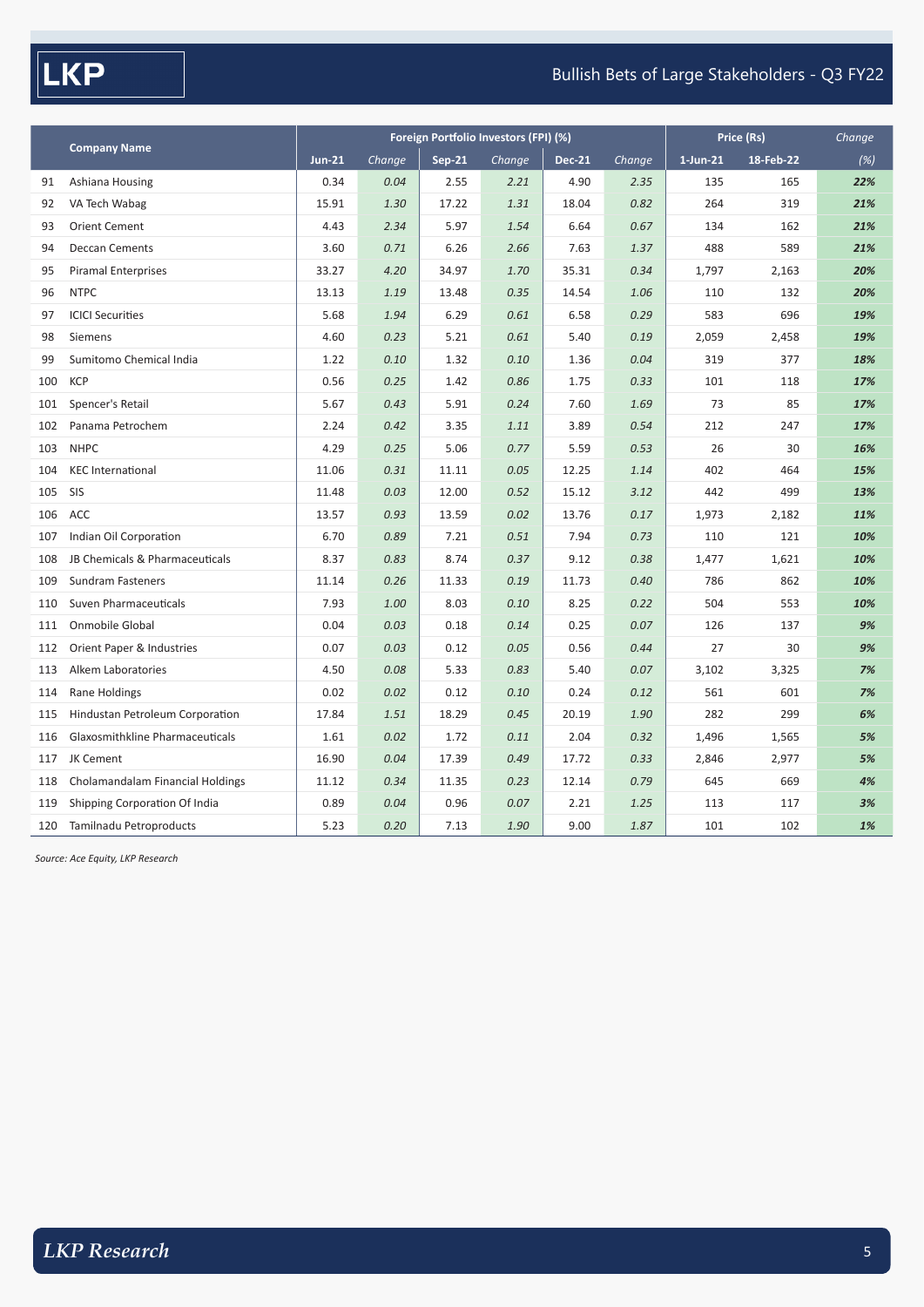**24 companies have witnessed a rise in stock prices after Insurance Companies raised stakes during the third quarter of the current fiscal.**

|                |                                  |               |        | <b>Insurance Companies (%)</b> | Price (Rs) | Change        |        |             |           |     |
|----------------|----------------------------------|---------------|--------|--------------------------------|------------|---------------|--------|-------------|-----------|-----|
|                | <b>Company Name</b>              | <b>Jun-21</b> | Change | <b>Sep-21</b>                  | Change     | <b>Dec-21</b> | Change | $1$ -Jun-21 | 18-Feb-22 | (%) |
| 1              | <b>Prestige Estates Projects</b> | 1.62          | 0.78   | 2.33                           | 0.71       | 2.73          | 0.40   | 272         | 445       | 64% |
| 2              | <b>KEI Industries</b>            | 1.73          | 0.14   | 1.77                           | 0.04       | 2.35          | 0.58   | 624         | 996       | 60% |
| 3              | Rajesh Exports                   | 9.38          | 0.51   | 10.20                          | 0.82       | 11.22         | 1.02   | 521         | 812       | 56% |
| 4              | Persistent Systems               | 2.27          | 0.18   | 3.36                           | 1.09       | 3.96          | 0.60   | 2,494       | 3,858     | 55% |
| 5              | Larsen & Toubro Infotech         | 0.26          | 0.05   | 0.32                           | 0.06       | 0.73          | 0.41   | 3,891       | 5,858     | 51% |
| 6              | Oberoi Realty                    | 1.16          | 0.69   | 1.18                           | 0.02       | 1.31          | 0.13   | 605         | 893       | 48% |
| $\overline{7}$ | <b>Tech Mahindra</b>             | 6.54          | 1.17   | 6.77                           | 0.23       | 7.38          | 0.61   | 1,031       | 1,438     | 40% |
| 8              | Apollo Hospitals Enterprise      | 4.20          | 1.02   | 4.98                           | 0.78       | 5.49          | 0.51   | 3,240       | 4,472     | 38% |
| 9              | Aditya Birla Fashion and Retail  | 3.69          | 0.13   | 4.47                           | 0.78       | 5.42          | 0.95   | 198         | 272       | 38% |
| 10             | Trent                            | 4.02          | 0.13   | 4.67                           | 0.65       | 5.20          | 0.53   | 840         | 1,047     | 25% |
| 11             | <b>United Breweries</b>          | 1.74          | 0.06   | 1.79                           | 0.05       | 1.92          | 0.13   | 1,251       | 1,545     | 24% |
| 12             | Adani Enterprises                | 1.33          | 1.31   | 2.23                           | 0.90       | 3.15          | 0.92   | 1,416       | 1,736     | 23% |
| 13             | <b>HCL Technologies</b>          | 3.74          | 0.35   | 4.33                           | 0.59       | 4.44          | 0.11   | 951         | 1,164     | 22% |
| 14             | Bajaj Finance                    | 0.83          | 0.11   | 0.90                           | 0.07       | 0.98          | 0.08   | 5,785       | 7,032     | 22% |
| 15             | Coforge                          | 2.97          | 1.21   | 3.73                           | 0.76       | 5.45          | 1.72   | 3,589       | 4,323     | 20% |
| 16             | Deepak Nitrite                   | 1.99          | 0.57   | 2.77                           | 0.78       | 4.03          | 1.26   | 1,760       | 2,062     | 17% |
| 17             | Adani Total Gas                  | 3.33          | 1.20   | 3.63                           | 0.30       | 4.70          | 1.07   | 1,441       | 1,667     | 16% |
| 18             | Aarti Industries                 | 4.43          | 0.16   | 5.92                           | 1.49       | 6.74          | 0.82   | 855         | 958       | 12% |
| 19             | Reliance Industries              | 6.07          | 0.16   | 6.22                           | 0.15       | 6.36          | 0.14   | 2,169       | 2,424     | 12% |
| 20             | <b>Torrent Power</b>             | 4.47          | 1.04   | 5.92                           | 1.45       | 6.35          | 0.43   | 433         | 480       | 11% |
| 21             | <b>Tata Consumer Products</b>    | 4.78          | 1.38   | 5.19                           | 0.41       | 5.66          | 0.47   | 666         | 717       | 8%  |
| 22             | Atul                             | 2.68          | 0.52   | 4.10                           | 1.42       | 4.17          | 0.07   | 8,570       | 9,219     | 8%  |
| 23             | <b>Eicher Motors</b>             | 3.15          | 0.32   | 3.18                           | 0.03       | 3.33          | 0.15   | 2,666       | 2,695     | 1%  |
| 24             | Info Edge (India)                | 1.57          | 0.9    | 2.40                           | 0.8        | 3.04          | 0.6    | 4,428       | 4,428     | 0%  |

*Source: Ace Equity, LKP Research*